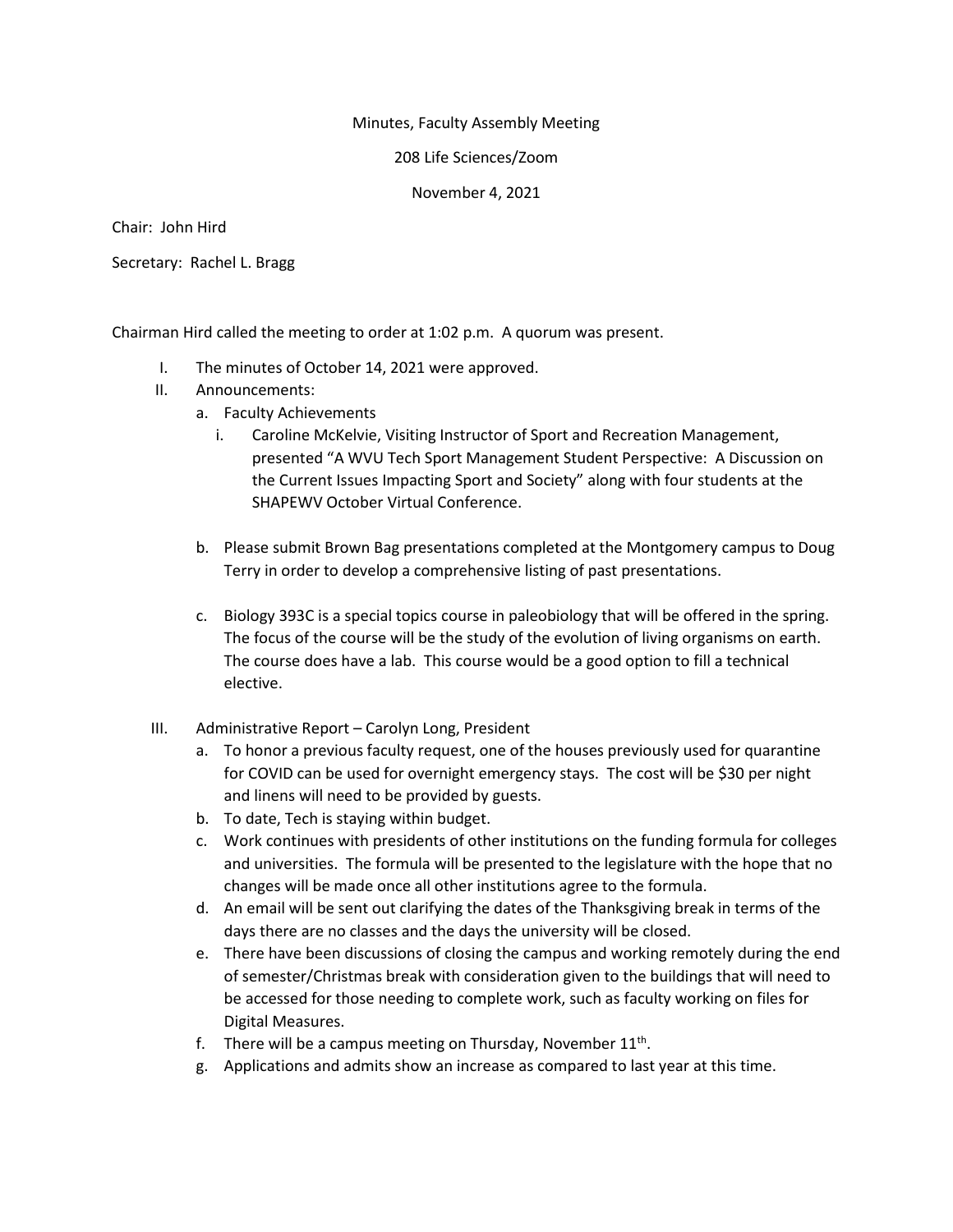- IV. Administrative Report Joan Neff, Provost
	- a. Students, faculty, and staff continue to be tested and quarantined for COVID. An increase in positive cases may occur after the Thanksgiving break.
	- b. Three finalists have been selected for the engineering dean and will be on campus next week. Each finalist will present to the campus, with Zoom links being provided for those that would like to attend.
	- c. Next week is  $1<sup>st</sup>$  Gen week on campus, with events being held throughout the week.
	- d. Work continues with admissions, the deans, and University Relations on recruiting and retention, which will be a key part of WVU Tech's next strategic plan. Meetings will be held to discuss and begin working on the strategic plan.
	- e. Meetings have been held with IT and the Faculty Assembly ad hoc committee on computer purchasing and replacements. A policy has been developed and the goal is to finalize and the make the policy available soon.
- V. Chair Report John Hird
	- a. There has been some confusion over Thanksgiving break regarding classes and the closure of the university due to incorrect information on the calendar. This has now been corrected and updated on the website and calendar.
	- b.  $1<sup>st</sup>$  Gen Week is next week and includes a session on Tuesday at 2 p.m. for faculty and staff on how to best serve and support  $1<sup>st</sup>$  gen students.
	- c. The Faculty Status Committee is working on the revisions to the promotion and tenure document. Please submit any additional revisions or comments.
	- d. COIVD boosters will not be available on campus but are available at local pharmacies.
- VI. ACF Report Asad Davari
	- a. The discussion at the October  $8<sup>th</sup>$  meeting centered on the upcoming legislative session and potential issues to include campus carry, critical race theory, the funding model, and international recruiting.
	- b. There are no anticipated increases in PEIA.
- VII. Committee Reports
	- a. Faculty Senate Asad Davari
		- i. At the October  $18<sup>th</sup>$  meeting of Faculty Senate, a joint resolution between the Faculty Senate of WVU and the Faculty Senate of Marshall University supporting a vaccine mandate was passed.
		- ii. Academic transformation was discussed at the meeting. 35 programs of concern have been identified and 15 programs have been approved for closure. There has been some discussion of what will happen to the faculty of programs that close.
		- iii. During the Faculty Senate Executive Committee meeting on October  $25<sup>th</sup>$ , a request was made that the meetings continue as hybrid with Zoom links to facilitate participation by WVU Tech and Potomac State.
	- b. Faculty Senate Welfare Committee Asad Davari